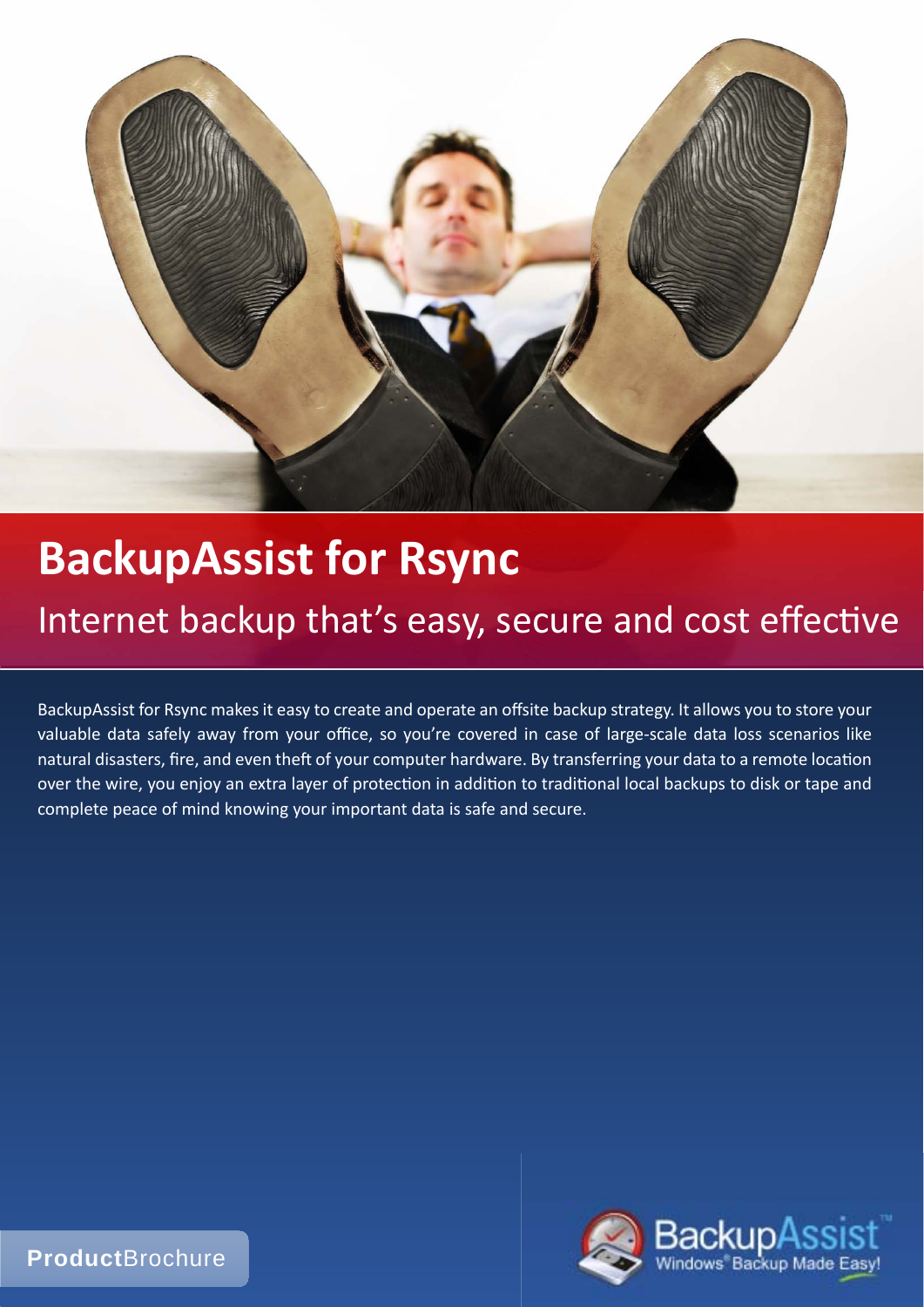## **What makes Internet backup so good?**

Having a primary backup of your data to a local storage device, such as a USB hard drive or a tape drive, is great; but if you think about all the disasters that can happen at your office, such as fires, floods, theft or even hardware failure, it becomes apparent that you cannot rely on just one technology for the protection of your data.

Adding Internet backups to your backup strategy is an excellent way of further insuring yourself against data loss; critical files are copied to a secure offsite location, away from your office and the source of potential disasters. Internet backups also overcome the need to swap tapes or hard drives: once you've selected the host where your data will be stored, no further equipment or maintenance is required. Additional storage space can be easily added to the data host as your data requirements grow, so you don't have to worry about having to purchase costly replacement hardware.

Best of all: your critical files are available whenever you need them, and can be accessed from wherever you are. Internet backups allow you to relax, knowing that your most sensitive data will be available when you need it most.



# 10 reasons why BackupAssist for Rsync is an ideal backup solution.

## **1. Cost-effecƟve.**

BackupAssist for Rsync is a cost-effective Internet backup solution, saving you money in a number of ways:

- $\bullet$ Utilize existing Internet connections.
- $\bullet$ Cheap to host data.
- $\bullet$ No manual interaction required.
- $\bullet$ Set and forget - very little ongoing maintenance.
- $\bullet$ Backup to any local, remote or cloud hosted Rsync server.

## **2. Reliable.**

BackupAssist for Rsync is designed to eliminate the problems that are traditionally associated with transferring data over the Internet, and can cater for:

- $\bullet$ Unpredictable bandwidth speeds and internet connections.
- $\bullet$ Optional bandwidth throttling for maximum bandwidth efficiency.
- $\bullet$ Automatic retries in the event of connection drop outs.
- $\bullet$ Automation of complicated scripting, scheduling and other manual procedures.
- $\bullet$ Exact file backups including NTFS security and attributes.

## **3. Fast data transfer.**

BackupAssist for Rsync speeds up the process of transferring data over the Internet in two ways:

- $\bullet$ It uses a bandwidth-efficient method to transfer your backup data. This minimizes the amount of data that needs to be transferred, because only the data that has changed since the last backup is copied to the offsite destination. (This technology is known as "in-file delta incremental transfer".)
- $\bullet$ It automatically compresses your data, so the amount of data to transmit is even further reduced. Your files are also compressed on the server, which reduces the amount of diskspace used to host your data.

## **4. Data is kept safe from prying eyes.**

When BackupAssist for Rsync compresses your data, it also provides automatic encryption, both during transfer and on the data host itself, making external hosting a safe and secure option. The encryption level is similar to that offered on secure websites, such as Internet Banking.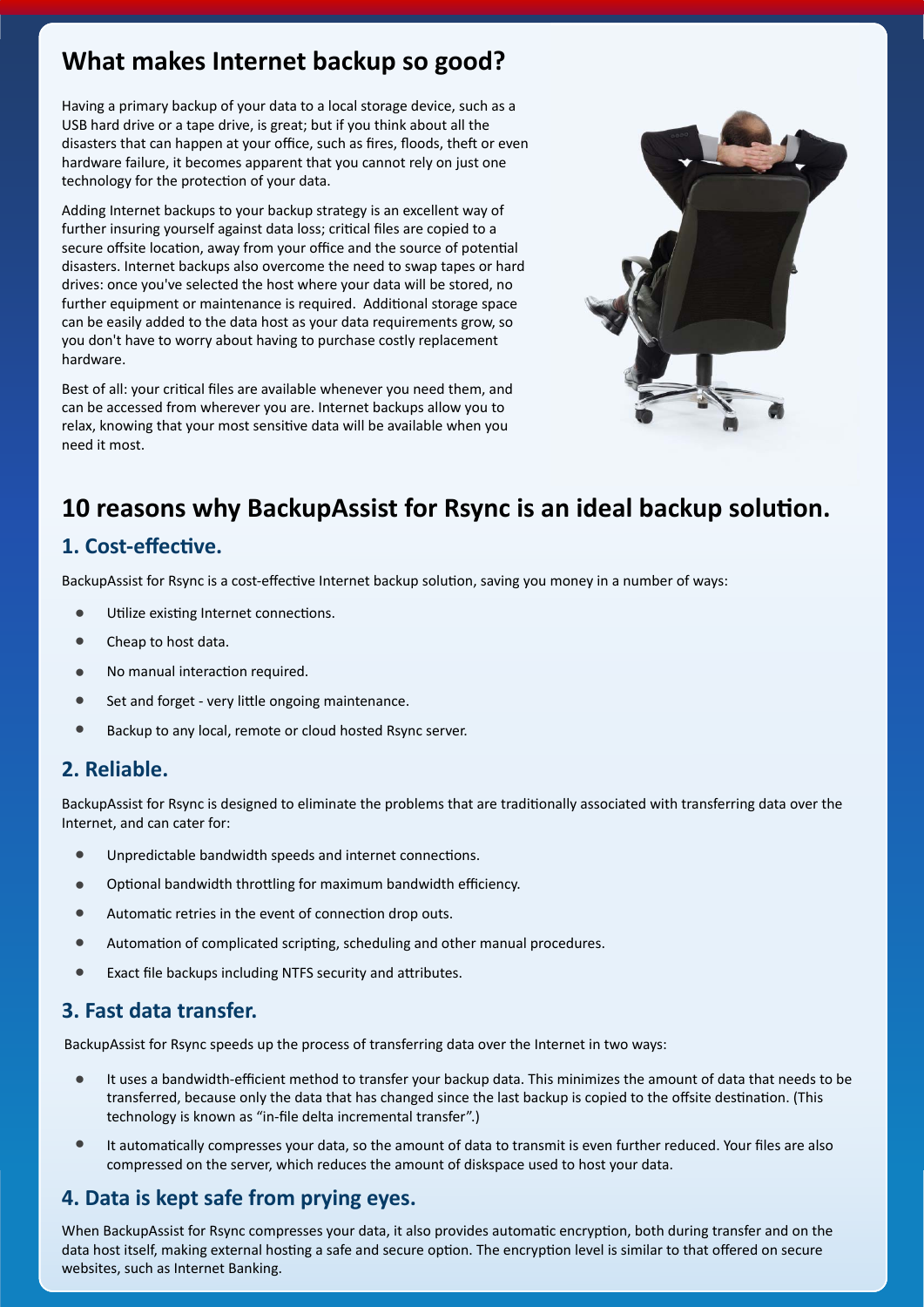## **5. Choose where you want to store your offsite data.**

Unlike most Internet backup systems, which lock you into a particular host, BackupAssist for Rsync helps you save money by allowing you to choose where you want to store your data. And with Backupassist's AES-256 encryption features and support for the Rsync protocol, you can backup to any Rsync cloud provider, such as Amazon S3 Rsync, or RSync.net.

#### **DIY**

Host your own data at a satellite office, or even at the CEO's home.



#### **Externally hosted**

Use facilities provided by your trusted I.T. Consultant.



#### **Third-party datacenter**

Choose the 'Cloud' computing service that best suits your needs and budget - like Amazon S3 for example.



## **6. Back up applicaƟons like Exchange, SQL, and SharePoint.**

- $\bullet$ Support for backing up live VSS-aware applications like Microsoft Exchange Server, SQL Server and SharePoint – so you can be sure of a complete backup even if applications are still running when the backup is scheduled.
- $\bullet$ Restoring your files and applications is also made simple using the built-in Restore Console, which includes a free search option so you can find particular files across all your backups.



## **7. Choose how many old versions of backups to retain.**

How many past versions of your files do you need to keep? BackupAssist gives you the choice of keeping just one single copy, to many copies going back months, and thanks to the Single Instance Store, each unique file is stored just once.

#### **Simple mirror**

Create a single exact replica of your Server including your files and directories. This is useful for keeping a "standby copy" of all your data safely offsite.



#### **Backup with history**

This mode allows you to restore older versions of your documents if needed. It creates a series of mirrors on your remote backup Server, so you can restore data from various points in history if required.

> **Server** Backup destination  $\Box$  Month 1 Эc  $\Box$  Folder 1 d c Folder 2  $\Box$  Folder 1  $\Box$  Folder 2 Tuesday Backup history available: Monday, Tuesday, Wednesday, Thursday, rdi d Friday, Week 1 to Week 5, January  $\Box$  Folder 1 to December, Year.  $\Box$  Folder 2 **Nednesday** ۵c  $\Box$  Folder 1  $\Box$  Folder 2